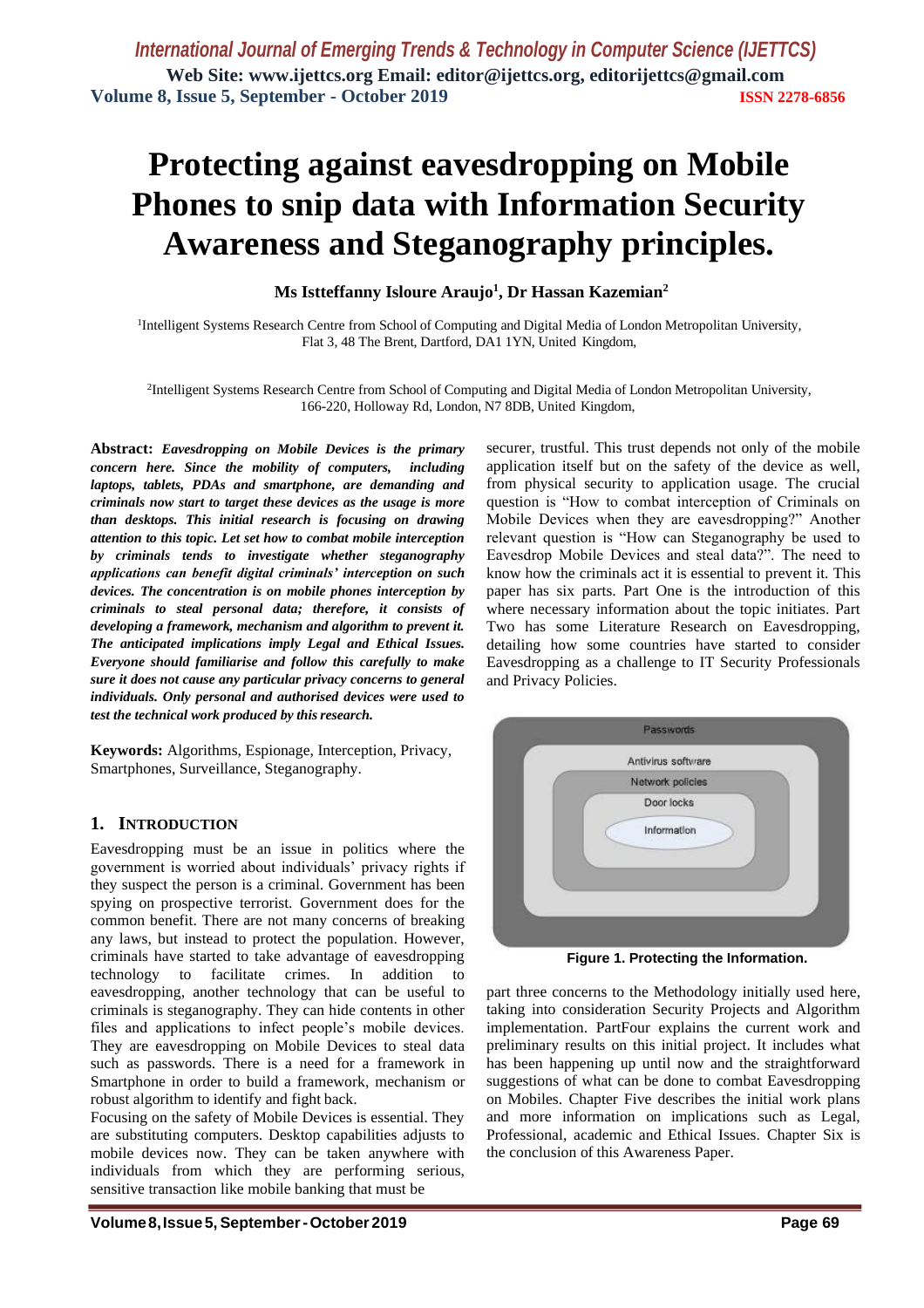## *International Journal of Emerging Trends & Technology in Computer Science (IJETTCS)* **Web Site: [www.ijettcs.org E](http://www.ijettcs.org/)mail: [editor@ijettcs.org,](mailto:editor@ijettcs.org) [editorijettcs@gmail.com](mailto:editorijettcs@gmail.com) Volume 8, Issue 5, September - October 2019 ISSN 2278-6856**

### **2. LITERATURE REVIEW**

Eavesdropping has become a big business for criminals, and with mobile devices on the rise, it makes it be possibly the biggest target for criminals. O'Donnel[16] affirms that Mobile Security focuses on the device and application plus securing the Network itself in his article posted on TechTarget. Mobile Security is making sure all possible doors closed since it is the entrance to the safe hidden inside one of the lounges in the house. To protect with confidence, it is not easy. Even powering down devices, individuals' data from mobile devices is still vulnerable at any time. Spreading virus over victims' phones is one of the attacks on the rise. NSA Security professionals can commit security flaws in order to progress with crucial investigations [8], but criminals do it more often. Unglerlaider[23] has also made people aware that NSA can track phones and send drones after a mobile phone as they have the biggest Spy Centre in the world [1].

Nevertheless, not only the government can acquire our data, but eavesdropping software are becoming widely available and more popular each day [5]. One example is the software FlexiSpy which denotes excuse espionage advertising it as a way to protect children, monitor employees and catch cheating partner [11]. Also, depending on the country, this activity and software are entirely illegal. One example is for Brazilian citizens since 2013 when the legislation changed to make against the law any espionage on another individuals' device. That includes any electronic device, even if on the partner's [28]. The Italians have not come behind with this topic; they also have managed to take control of devices even if encrypted or moving very fast. Italians also do this using infection by installing the software on people's device or by individuals plugging their devices in infected machines. Even, Social Networks have been accused of surveillance to user's microphones on devices to listen to user's conversations and surroundings [21].



**Figure 2. Data available accross multiple devices.**

Watson [27] explains that this becomes all legal once it is in the user's privacy policies that every application needs to produce. It is substantial that people understand what those privacy policies allow devices to do. Information Security is to be at school for pupils and adolescents. It is demanding to understand how the Information Security World is vast. Banks have started to lose money due to

fraud of cards and their websites also managed and accessed via smartphones. More investigations are happening daily. Hill [13] reinforces that the word eavesdropping is also for some applications. Applications are doing a lot with permissions when they get the accept touch. The user's privacy policy and such things are all there listed but ignored. The reading of the small letters, as usual, do not get through people's eyes. They want to get on with downloads and updates straight away. Another country that has already made some precautions to stop eavesdropping is Africa. They developed Seecrypt application, and guaranteed users can get around the NSA with their application [18].

## **Computer Forensics and IT Security Discussion AwarenessTopics**



**Figure3.Professions onITSecurity formenandwomen.**

They must prove this concept daily as the news sometimes shows that this is just a today sentence. It appears unfeasible for anyone that is not an NSA member to prove this. Researches have claimed to have decoded the spy tools the government used to spy phones [26]. Of course, it could also be another spam and requires further analysis. Taylor [22] has mentioned the fact that cell phones are less secure than landlines. They are very vulnerable to eavesdropping. It has provided three main factors that would indicate eavesdropping such as battery not lasting, warmth between calls and occasional beeping noisy.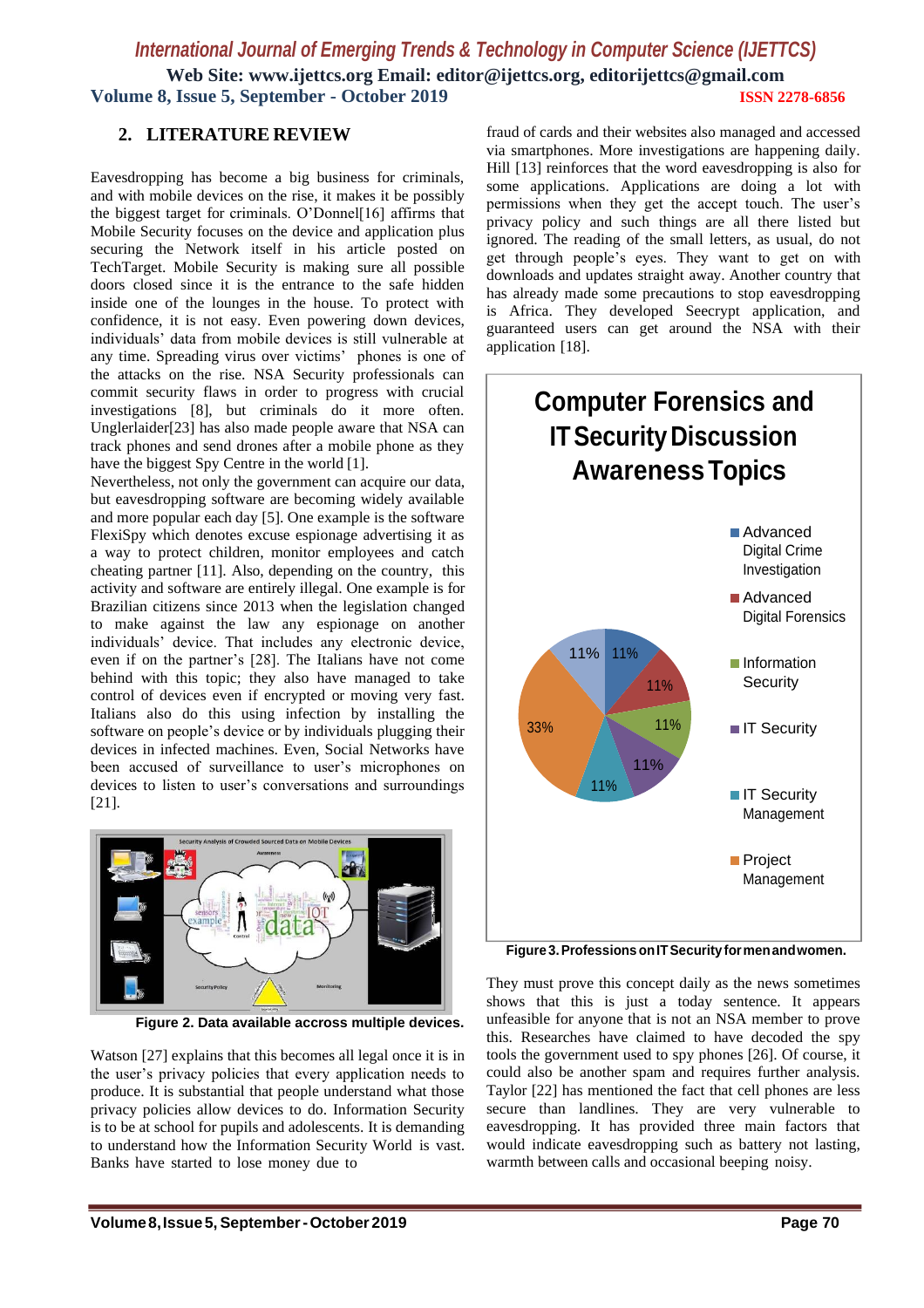## *International Journal of Emerging Trends & Technology in Computer Science (IJETTCS)* **Web Site: [www.ijettcs.org E](http://www.ijettcs.org/)mail: [editor@ijettcs.org,](mailto:editor@ijettcs.org) [editorijettcs@gmail.com](mailto:editorijettcs@gmail.com) Volume 8, Issue 5, September - October 2019 ISSN 2278-6856**

Again, it would be attractive to proof if this is always the case when eavesdropping.

Parker [17] ignores the fact that Mobile Devices are more accessible to eavesdropping as agents have been eavesdropping landlines for years. Nevertheless, Parker reminds individuals about securing devices with passwords and suggests a few encryption applications for mobile devices which do not impede more sophisticated criminals. Also, once a device is on WIFI, it can be intercepted by the Network Administrator so what is the solution to stop such interception? Remember, now everyone accesses free WIFI on the go!

#### *2.1. Mobile Interception by Criminals*

In 1996, Brookson[2] was already concerned with computer security and wrote a paper entitled Mobile Secure Telephony with the first few recommendations to protect the end-users. Schelegel et al.[20] started to investigate Smartphone eavesdropping back in 2011. It is only a matter of minutes for a malicious eavesdropping malware infect mobile devices while Chang [4] in the same year investigated how to make Smartphone surveillance a reality with SmartWatch.

#### **2.1.1. Digital Criminals targeting Smartphones**

Lu Yu Chan et al.[25]did severe research to detect eavesdropping when using Convert channel communication. Lai [15] highlighted how companies are eavesdropping customers Mobile Devices to persuade them to buy or subscribe to products. Canlar et al.[3] has acknowledged the fact that criminals are targeting smartphones more than desktops. She developed a new way of forensic analysing smartphones live as digital criminals are working on devices.



**Figure 4. Review, Examine and Test Applications of Security.**

#### **2.1.2. The Identify and Prevent Research Initiative**

Back in 2005, the weaknesses of wireless networks regarding signal leakage and other attacks initiated with Wireless Local Area networks [7]. To relate if there is any improvement in this sector is necessary to investigate the interceptors' attacks growth. They are committing more crimes. Michael Cobb [6] relates in his article, the facility that a third party has to listen on the back of iPhones, mainly via Bluetooth, but everything needs to be reviewed, examined and tested.



Elizabeth Smith [21] also wrote about eavesdropping mobile phones using Bluetooth and suggested that people should pair in private and make devices undiscoverable. Taking this to account, consider merging the approaches

#### **Figure 5.CIAModel socrucialontheSecurityWorld.**

that other researchers have started to protect the data. Instead of only detecting and investigate the crimes, relate weaknesses of the wireless medium band. It is essential to identify and prevent eavesdropping on mobile devices with applicable measures.

#### *2.2.* **The Business of Stealing Personal Data**

Some applications on the internet claim to have the power to spy on phones, even if no access to the device [19]. Many of these are even being offered free of charge. As informed computing users, the already known danger that some free software can imply needs to be accountable.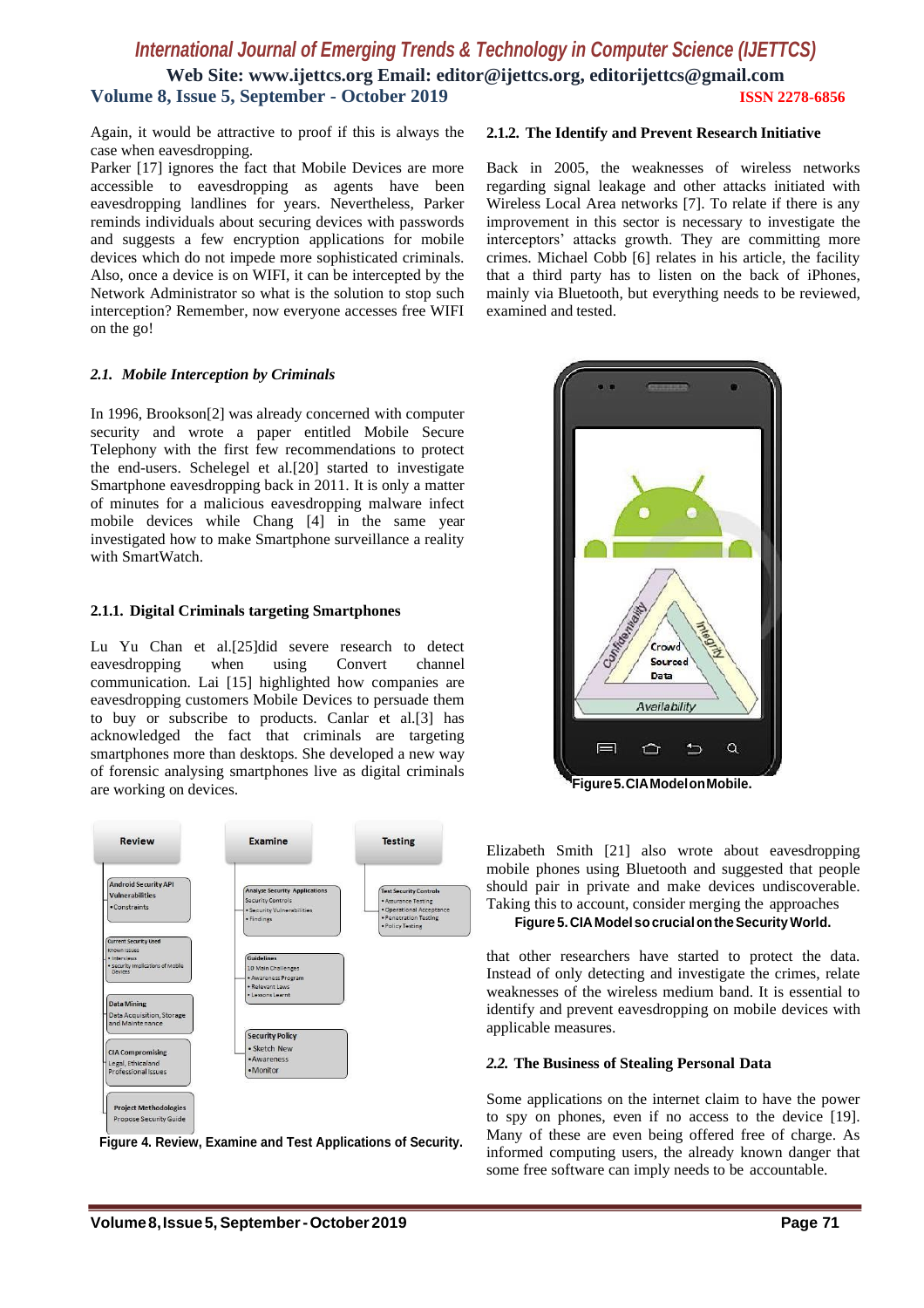## *International Journal of Emerging Trends & Technology in Computer Science (IJETTCS)* **Web Site: [www.ijettcs.org E](http://www.ijettcs.org/)mail: [editor@ijettcs.org,](mailto:editor@ijettcs.org) [editorijettcs@gmail.com](mailto:editorijettcs@gmail.com)**

#### **Volume 8, Issue 5, September - October 2019 ISSN 2278-6856**

Investigate further such applications, finding out how they work in order to understand how to prevent scammers.

integrity of the users. However, some malicious software will infect devices by playing with the permissions of applications.

#### **2.2.1. Stealing Personal Data**

The government per instance has the capital to invest in this business, and the article by Ryan Gallagher [12] relates that the NSA has spent \$1.3 million to upgrade their cell spy machines in 2009. Ryan also shows other hardware and technologies used for this finality together with prices that vary between about \$18000 to \$135000, not affordable for a part-time criminal. More economic criminals use radio scanners to spy Mobile Devices and steal data. They have been targeting Telecom, especially the ones with internet and email — E.G. healthcare databases, where data from thousands of individuals at once [14]. Eavesdropping mobiles have started to flourish as a crime at the beginning of the century with the evolution of mobile devices and internet usage compromising the Confidentiality, Integrity and Availablity (CIA) of the devices. Digital crimes, such as eavesdropping is on the rise. It cannot be expected to have a permanent solution to combat this practice and protect the individuals' privacy. Data is evolving, moving, the fight is a daily job. The University of St. Andrew's have suggested that Encryption Algorithms is the starting point to prevent these interceptions by criminals [24].Again, NSA can intercept even communications that are encrypted, and some researches have claimed to have decoded NSA algorithm. Therefore, if this is the case, the same technology used by NSA can also be available to criminals. The upper platform on top to secure the population data from frauds, between other several crimes lead to the stealing of the data by these means needs daily updates. More women and men must be educated to occupy such tasks.

#### **2.2.2. Privacy Policy**

Privacy Policy is a policy all websites and applications must have to let us know how they protect data obtained from devices, especially over the internet. It is part of the legislation, and it differs as per country. In Europe, the Commissions has a framework where it states that everyone has the right to have their data protected, and all companies dealing with data must adopt this framework [10].



**Figure 6. Behind Mobile Devices.**

Criminals exploit privacy when they invade a Mobile Device to steal data. On Mobile Devices, they do that by collecting data from SMS, MMS, WI-FI Networks, Bluetooth and GSM. All applications in the market available for download must guarantee the privacy and



**Figure 7. Privacy Policy on Mobile Devices.**

It will then be able to interact, damage and possibly get monetary gains by exploiting the OS of the device. It efficiently gathers and views sensitive data [28]. Banking is one of the most sensitive and private data that criminals have their eyes shining. Reports of keyloggers, WIFI Virus and Touch Logs are increasing rapidly [9].

#### **3.METHODOLOGY**

To develop a way to combat eavesdropping using Steganography is an experimental studying attempting to broaden the knowledge on the subjects and product at least some data. There were practical experiments with private cell phones that gave details of how to identify this practice. After identifying eavesdropping on the device, the most effective way of preventing this interception is proven to be awareness, otherwise how to protect something not known? It is a Deductive Qualitative Approach aiming from extensive research to specific instances related to the matter. RUP/USDP is the notation for the developing of the application that born from this study. Free access to recent journal papers, security software to test ideologies and several different devices with different OSs is crucial to prove concepts. The developing measure works on Mobile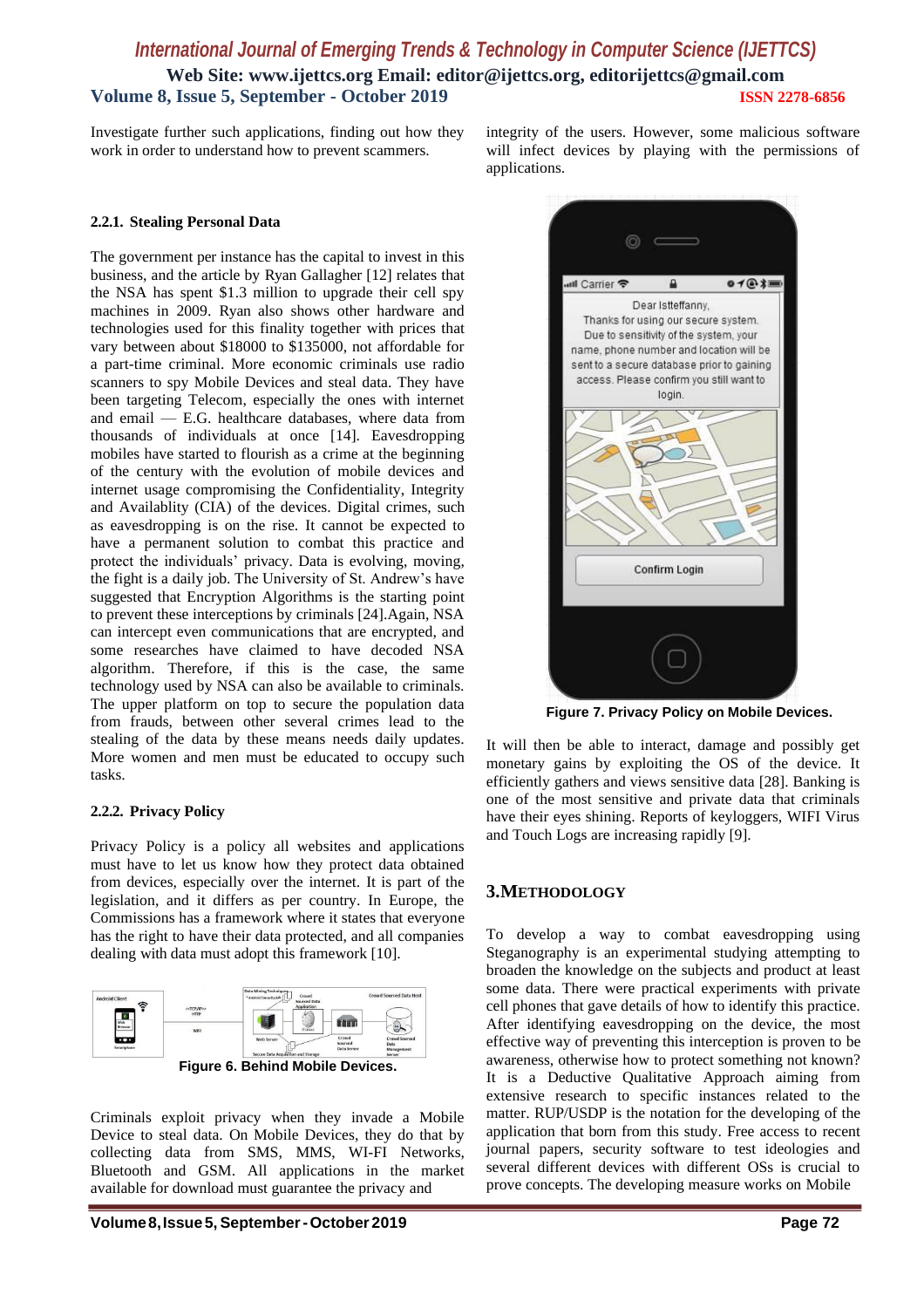## *International Journal of Emerging Trends & Technology in Computer Science (IJETTCS)*

**Web Site: [www.ijettcs.org E](http://www.ijettcs.org/)mail: [editor@ijettcs.org,](mailto:editor@ijettcs.org) [editorijettcs@gmail.com](mailto:editorijettcs@gmail.com) Volume 8, Issue 5, September - October 2019 ISSN 2278-6856**

Devices in general and not just one type of Operating System. Not many researches have intentionally used Steganography to combat eavesdropping. Eavesdropping and Steganography need to marry well in order to apply on a Smartphone of different makes equally. Therefore, the Deductive Qualitative Approach is the best available approach to tackle this new solution. The Methodology to develop the "framework" does not necessarily need to be RUP/USDP. Depending on the solution, another methodology such as DSDM for more dynamic development. However, Javaderived languages for mobile devices like Android or J2me to build the software is highly recommended for anyone that decides to follow these ideas and implement another solution.

#### **4.CURRENT WORK AND PRELIMINARY RESULTS**

The goal is to combat mobile interception by criminals who use Eavesdropping to steal personal data by developing frameworks, mechanisms and algorithms. The main Research Question is "How to combat Eavesdropping Interception on Mobile Devices by Criminals Motivated on stealing Personal Data? Can Steganography benefit such an activity?"For accomplishing this goal: Literature Research focusing on the most recent papers and articles but noting down what has been considered in the past to overcome the criminality eavesdropping devices! The research question may seem to broaden at present, but all contribute to the knowledge of an individual, and it can avoid a crime. The security of our data is specific enough to affect everyone.

Criminals can eavesdrop in various ways. They are using different methodologies, either Bluetooth, WIFI, Hardware such as Antenna that captions Radio Signals. Infected applications can bypass encryption algorithms. Plus, masking the data on mobile devices using Steganography. However, can we use it Steganography to protect our mobile data instead? The answer is clearly, yes. It can be the approach to combat eavesdrop on mobile devices hence sensitive data stealing, proof of copyright and identity theft.



**Figure 8. Accessing data in different ways.**

Another point to make here is the fact that dealing with the investigation and gathering sensitive information from the general public was not allowed. No analysis of sensitive data from people not involved with this research was legal, nor people indirectly involved, and no readers are maliciously affected. The aim is to educate and protect instead of violating and break the rules. Methods discussed presents valuable awareness, hints, software and ideas to get more confident with Information security.

#### **5.CONCLUSIONS**

This journal demonstrates how important it is for research professionals to work on prevention of crimes related to Mobile Devices. Eavesdropping is the most challenging to identify without any background measures implemented by IT Security professionals. For this reason, it is feasible and beneficial for all inhabitants that use Mobile Devices together with sensitive data to be aware that the data needs to be protected carefully. People must read the small prints; otherwise, the stealth by criminals who will compromise the confidentiality and integrity of victims is only a matter of time. Different countries have different rules and are tackling prospective crimes in different ways, so citizen do not have their identity and capital stolen so often. Every individual must cooperate to have the private data protected at all times. It is a standard measure to prevent such criminal activity related to eavesdropping Mobile Devices. Sometimes, mobile devices have less attention than a computer when it comes to Information Security and viruses. However, they are more used than PCs. Child and Adolescents need to be well informed. Not just men, but women must draw more attention to computing and programming careers specialised and security and digital investigations. The future needs an earlier understanding of this technology. Everybody, including criminals, are using it. Protecting our data and sensitive information needs serious consideration. Women must be invited and welcome to participate and work in these discussions as they are particularly vulnerable to attacks. There is a way to protect the device capabilities of sharing leaking this information out when criminals eavesdrop, and we should find the solution to maintain intact the devices. Avoid eavesdropping by applying simple concepts of Steganography and hiding sensitive information away from predators. Efficiently covering sensitive information, read the privacy policy and customise it, providing an initial alternative to mobile defence for mobile security purposes with pure awareness.

#### **References**

[1] Bamford, J. (2012). The NSA Is Building the Country's Biggest Spy Center (Watch What You Say). Available: [http://www.wired.com/2012/03/ff\\_nsadatacenter/.](http://www.wired.com/2012/03/ff_nsadatacenter/) Last accessed 6th Oct 2019.

[2] Brookson, C. (1996). Mobile secure telephones. Information Management & Computer Security. 4, 7-10.

[3] Canlar, E. et al. (2013). Windows Mobile LiveSD Forensics. Journal of Network and Computer Applications. 36, 677-684.

[4] Chang, K. (2014). Integration with cloud and mobile technologies: The next step for the security and surveillance industry. Available:

[http://www.digitimes.com/supply\\_chain\\_window/story.asp](http://www.digitimes.com/supply_chain_window/story.asp)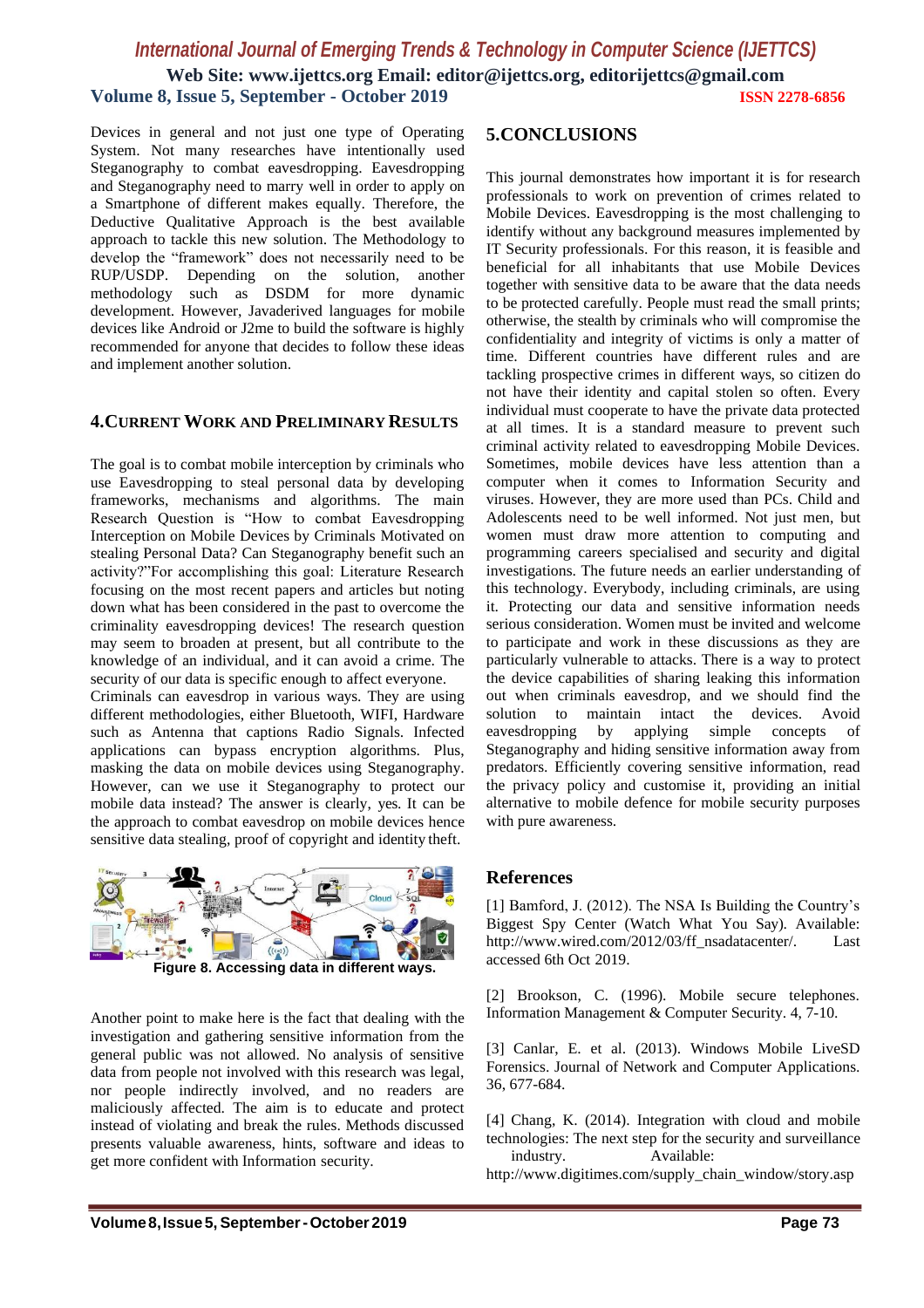## *International Journal of Emerging Trends & Technology in Computer Science (IJETTCS)*

**Web Site: [www.ijettcs.org E](http://www.ijettcs.org/)mail: [editor@ijettcs.org,](mailto:editor@ijettcs.org) [editorijettcs@gmail.com](mailto:editorijettcs@gmail.com) Volume 8, Issue 5, September - October 2019 ISSN 2278-6856**

?datepublish=2014/06/27&pages=PR&seq=201. Last accessed 2nd Oct 2019.

[5] Chandramohan, M. et al. (2011). 1 Detection of Mobile Malware in the Wild. Available: [https://www.academia.edu/1335332/PrePrint\\_Detection\\_of](https://www.academia.edu/1335332/PrePrint_Detection_of) \_Mobile\_Malware\_in\_the\_Wild. Last accessed 1st Oct 2019.

[6] Cobb, M. (2014). Preventing iPhone Spying and other Mobile Management Tips. Available: [http://searchsecurity.techtarget.com/tip/How-to-prevent](http://searchsecurity.techtarget.com/tip/How-to-prevent-)iPhone-spying-mobile-phone-management-tips. Last accessed 1st Oct 2019.

[7] Curran, K., & Smyth, E. (2005). Exposing the Wired Equivalent Privacy Protocol Weaknesses in Wireless Networks. International Journal of Business Data Communications and Networking. 1, 59-83.

[8] Cushing, T. (2013). Even Powering Down A Cell Phone Cannot Keep The NSA From Tracking Its Location. Available:

<https://www.techdirt.com/articles/20130723/12395923907/> even-powering-down-cell-phone-cant-keep-nsa-trackingits-location.shtml. Last accessed 6th Oct 2019.

[9] Dujmovic, J. (2014). Little Known - Ways Hackers Take Over the Phone, Data and Money. Available: [http://www.marketwatch.com/story/little-known-ways](http://www.marketwatch.com/story/little-known-ways-)hackers-take-over-your-phone-data-and-money-2014-08- 22. Last accessed 5th Oct 2019.

[10] European Commission. (2014). Reform of Data Protection legislation. Available: [http://ec.europa.eu/justice/data-protection/.](http://ec.europa.eu/justice/data-protection/) Last accessed 3rd Oct 2019.

[11] Flexispy. (2014). Spy on Mobiles, Cell Phones and Tablets. Available: [http://www.flexispy.com/en/spy-on](http://www.flexispy.com/en/spy-on-)mobile-phone-to-reveal-secrets.htm. Last accessed 4th Oct 2019.

[12] Gallagher, R. (2013). Meet the machines that steal the phone's data. Available: [http://arstechnica.com/tech](http://arstechnica.com/tech-)policy/2013/09/meet-the-machines-that-steal-your-phonesdata/. Last accessed 4th Oct 2019.

[13] Hill, K. (2014). Facebook Wants to Listen in on what we are doing.Available: <http://www.forbes.com/sites/kashmirhill/2014/05/22/facebo> ok-wants-to-listen-in-on-what-youre-doing/. Last accessed 6th Oct 2019.

[14] Keating, G. (2005). Hackers Eavesdrop on Phone networks to Steal Data. Available: [http://codeverge.com/grc.security/hackers-eavesdrop-on](http://codeverge.com/grc.security/hackers-eavesdrop-on-)phone-networks-to-steal-dat/1656920. Last accessed 6th Oct 2019.

[15] Lai, Y. (2013). Analysing strategies of mobile agents on malicious cloud platform with Agent-Based Computational Economic Approach. Expert Systems with Applications.40, 2615-2620.

[16] O'Donnel, J. (2014). Pulse Secure puts VPN, MAM in harmony for mobile security. Available: <http://searchconsumerization.techtarget.com/news/2240232> 363/Pulse-Secure-puts-VPN-MAM-in-harmony-formobile-

security?utm\_medium=EM&asrc=EM\_NLN\_35086668&u tm\_campaign=20141010\_Pulse+Secure+creates+harmo. Last accessed 1st Oct 2019.

[17] Parker, M. (2014). What Can You Do to Stop Eavesdropping on Cell Phones & Home Lines? Available: [http://everydaylife.globalpost.com/can-stop-eavesdropping](http://everydaylife.globalpost.com/can-stop-eavesdropping-)cell-phones-home-lines-36881.html. Last accessed 06th Oct 2019.

[18] Patriot Update. (2013). App to Prevent Government Eavesdropping on Cell Phones. Available: [http://patriotupdate.com/2013/06/app-to-prevent](http://patriotupdate.com/2013/06/app-to-prevent-)government-eavesdropping-on-cell-phones/. Last accessed 2nd Oct 2019.

[19] Privacy Rights Clearinghouse. (2014). Wireless Communications: Voice and Data Privacy. Available: [https://www.privacyrights.org/wireless-communications](https://www.privacyrights.org/wireless-communications-)voice-and-data-privacy. Last accessed 4th Oct 2019.

[20] Schlegel, R. et al. (2011). Soundcomber: A Stealthy and Context-Aware Sound Trojan for Smartphones. Available: [http://www.cs.indiana.edu/~kapadia/soundcomber](http://www.cs.indiana.edu/~kapadia/soundcomber-)news.html. Last accessed 4th Oct 2019.

[21] Smith, E. (2014). How to stop Eavesdropping on Bluetooth. Available: [http://classroom.synonym.com/stop](http://classroom.synonym.com/stop-)eavesdropping-bluetooth-10938.html. Last accessed 5th Oct 2019.

[22] Taylor, S. (2014). How to Stop Cell Phone Eavesdropping. Available: [http://www.ehow.com/how\\_7657638\\_stop-cell-phone](http://www.ehow.com/how_7657638_stop-cell-phone-)eavesdropping.html. Last accessed 5th Oct 2019.

[23] Unglerlaider, N. (2013). What it is Like to Be ANsa Cyberspy. Available: [http://www.fastcompany.com/3012913/the-code-war/what](http://www.fastcompany.com/3012913/the-code-war/what-)its-like-to-be-a-nsa-cyberspy. Last accessed 4th Oct 2019.

[24] University of St. Andrews. (2008). What is Data<br>Encryption. Available: https://ww. Encryption. Available: https://www.standrews.ac.uk/ktc/techopportunities/spotlight/dataencrypt/. Last accessed 6th Oct 2019.

[25] Yu-Chan et al. (2013) Covert channel based eavesdropping malware analysis and detection for android